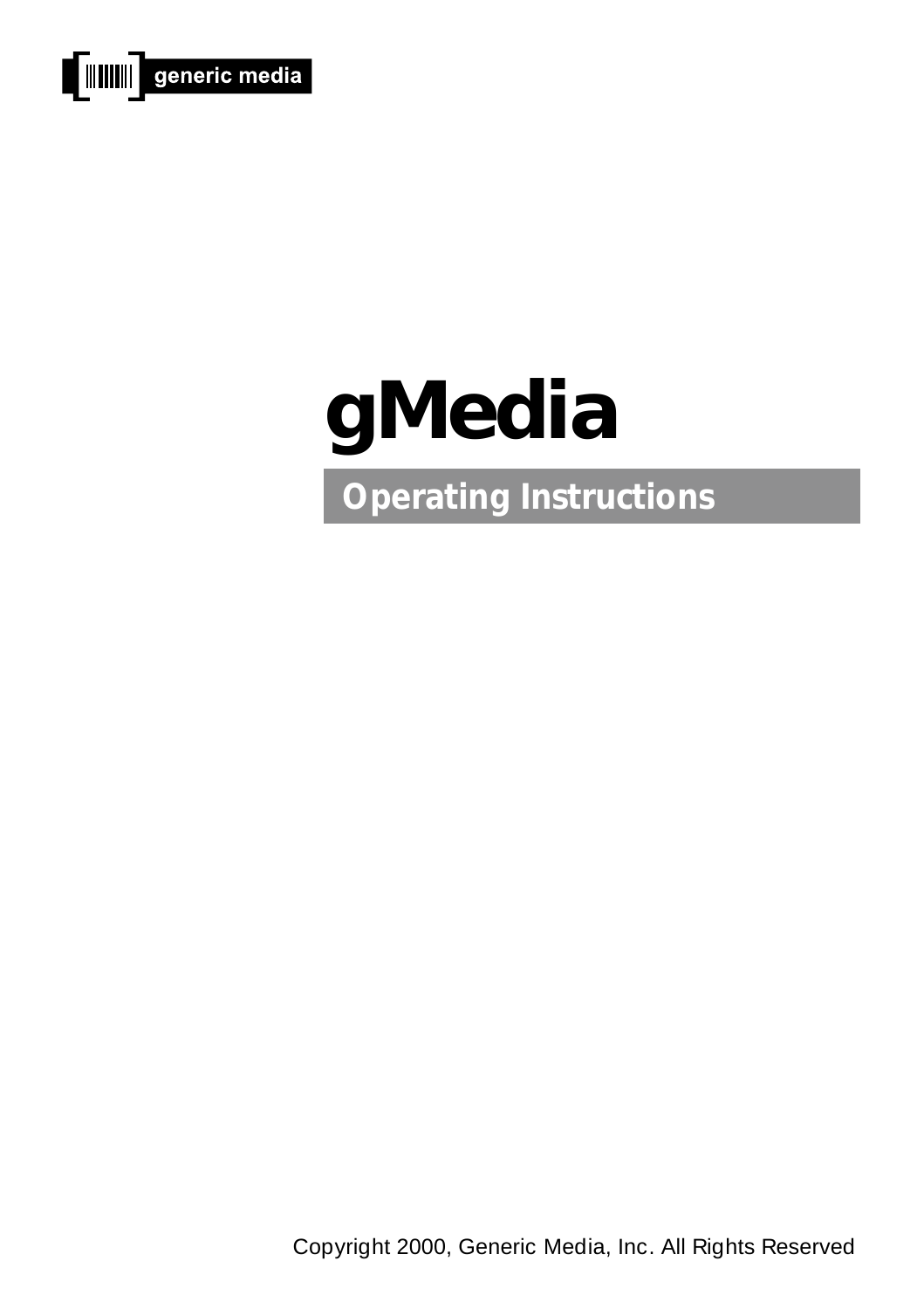PictureGear, **Memory Stick** and the Memory Stick logo are trademarks of Sony Corporation.

Microsoft and Windows are registered trademarks of Microsoft Corporation.

Graffiti, HotSync and Palm OS are registered trademarks, and the HotSync logo and Palm are trademarks of Palm, Inc. or its subsidiaries.

All other trademarks are trademarks of their respective owners.

Before using this software, please read the Software License Agreement that is supplied with Sony handheld.

- ❒ Copying all or part of the contents of this software, sample images, and Operating Manual, or renting the software are prohibited by copyright laws.
- ❒ The Company is not liable for damage or loss resulting from the use of this software, or for any claim from a third party.
- $\Box$  The Company assumes no responsibility aside from the replacement of the media due to manufacturing fault.
- ❒ This software must not be used in a system other than that specified.
- ❒ The software specifications may be subject to change without notice.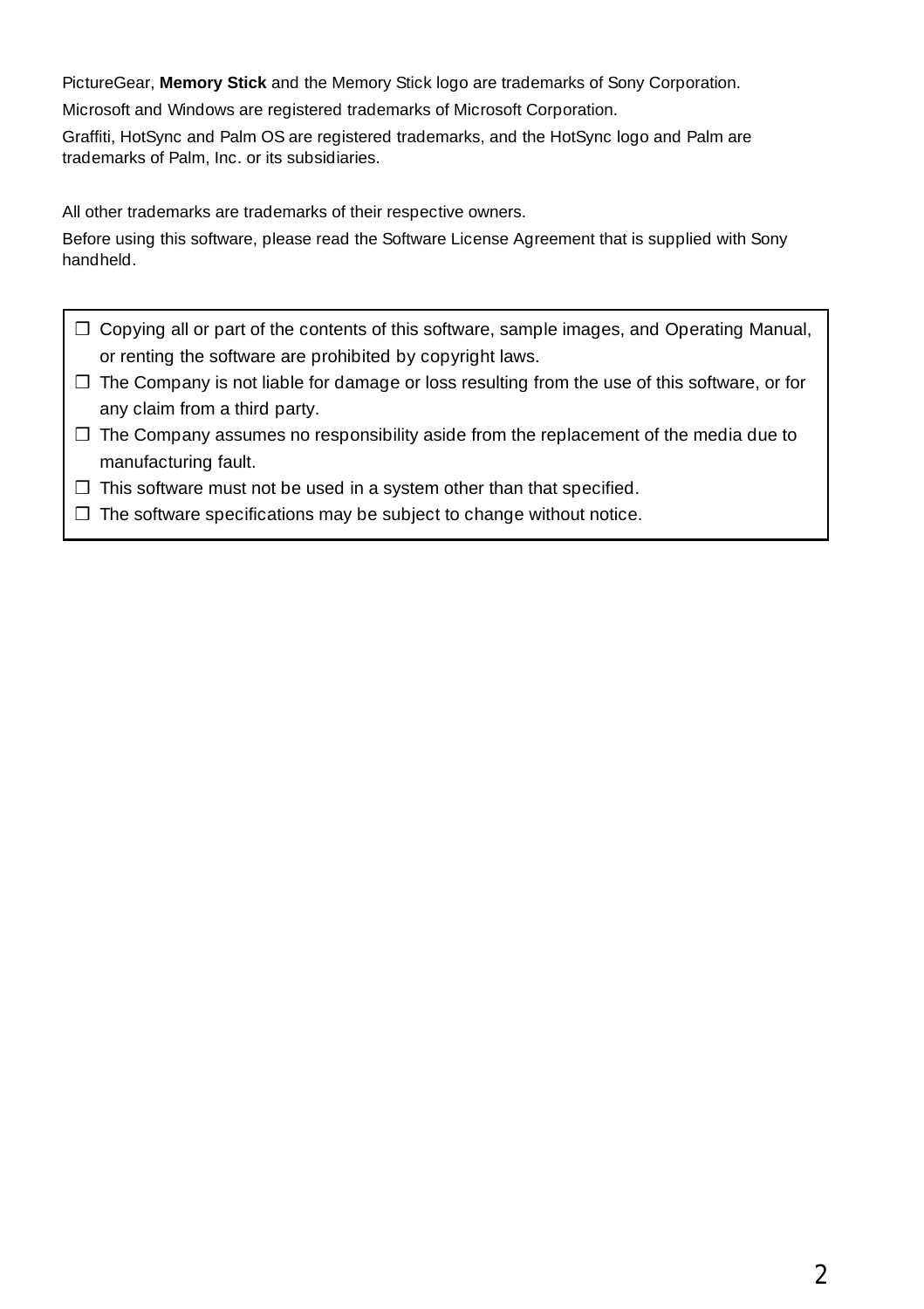## **Table of Contents**

| <b>Before Use</b>       |                                                                   |  |  |
|-------------------------|-------------------------------------------------------------------|--|--|
|                         |                                                                   |  |  |
|                         |                                                                   |  |  |
|                         |                                                                   |  |  |
|                         | Installing from a computer performing the HotSync operation  5    |  |  |
| <b>Basic Operations</b> |                                                                   |  |  |
|                         |                                                                   |  |  |
|                         |                                                                   |  |  |
|                         |                                                                   |  |  |
|                         |                                                                   |  |  |
|                         | To playback all media items consecutively (Sequence Play mode)  7 |  |  |
|                         |                                                                   |  |  |
| <b>Miscellaneous</b>    |                                                                   |  |  |
|                         |                                                                   |  |  |
|                         |                                                                   |  |  |
|                         |                                                                   |  |  |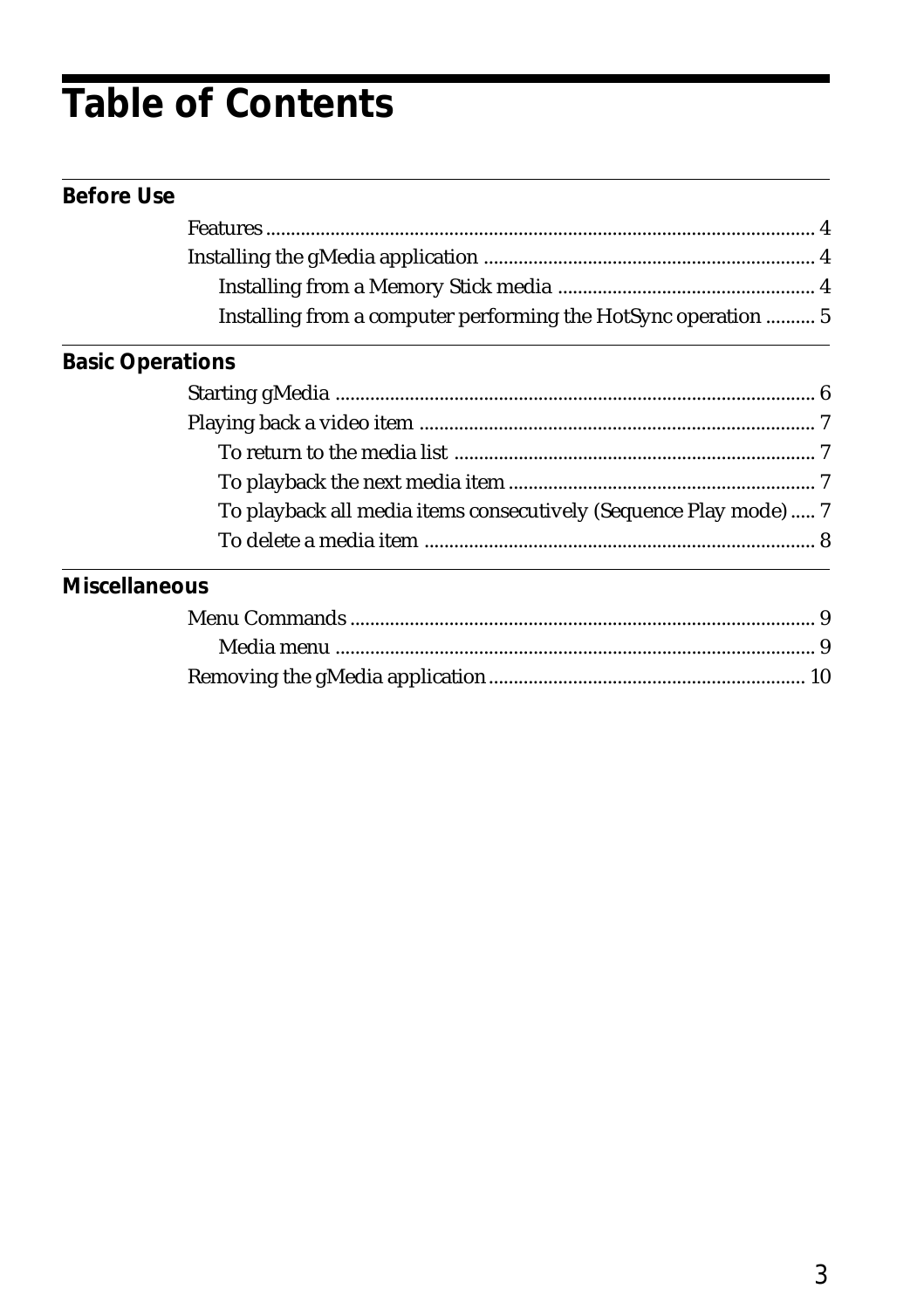# **Before Use**

### **Features**

gMedia is the add-on application which enables the display and playback of multimedia, such as video data, made for Sony handheld by using a Windows® application PictureGear Lite.

When you transmit multimedia made for Sony handheld to the Sony handheld with HotSync operations, or copy them to the Sony handheld by using a **Memory Stick** media, they are automatically registered to the media list of gMedia.

### **Installing the gMedia application**

gMedia is stored in the supplied **Memory Stick** media or stored in install CD-ROM. Use MS Gate application to install the gMedia application from the **Memory Stick** media. For details of MS Gate, see the manual of Sony handheld.

#### **Installing from a Memory Stick media**

- 1 Insert the supplied **Memory Stick** media into the Memory Stick slot of the Sony handheld.
- **2** Open MSGate from the Applications Launcher display.
- **3** Press the Jog Dial to display the contents of the **Memory Stick** media.
- **4** In the displayed list, tap the item of gMedia.
- **5** Tap [Copy].

The gMedia application will be installed into the Sony handheld.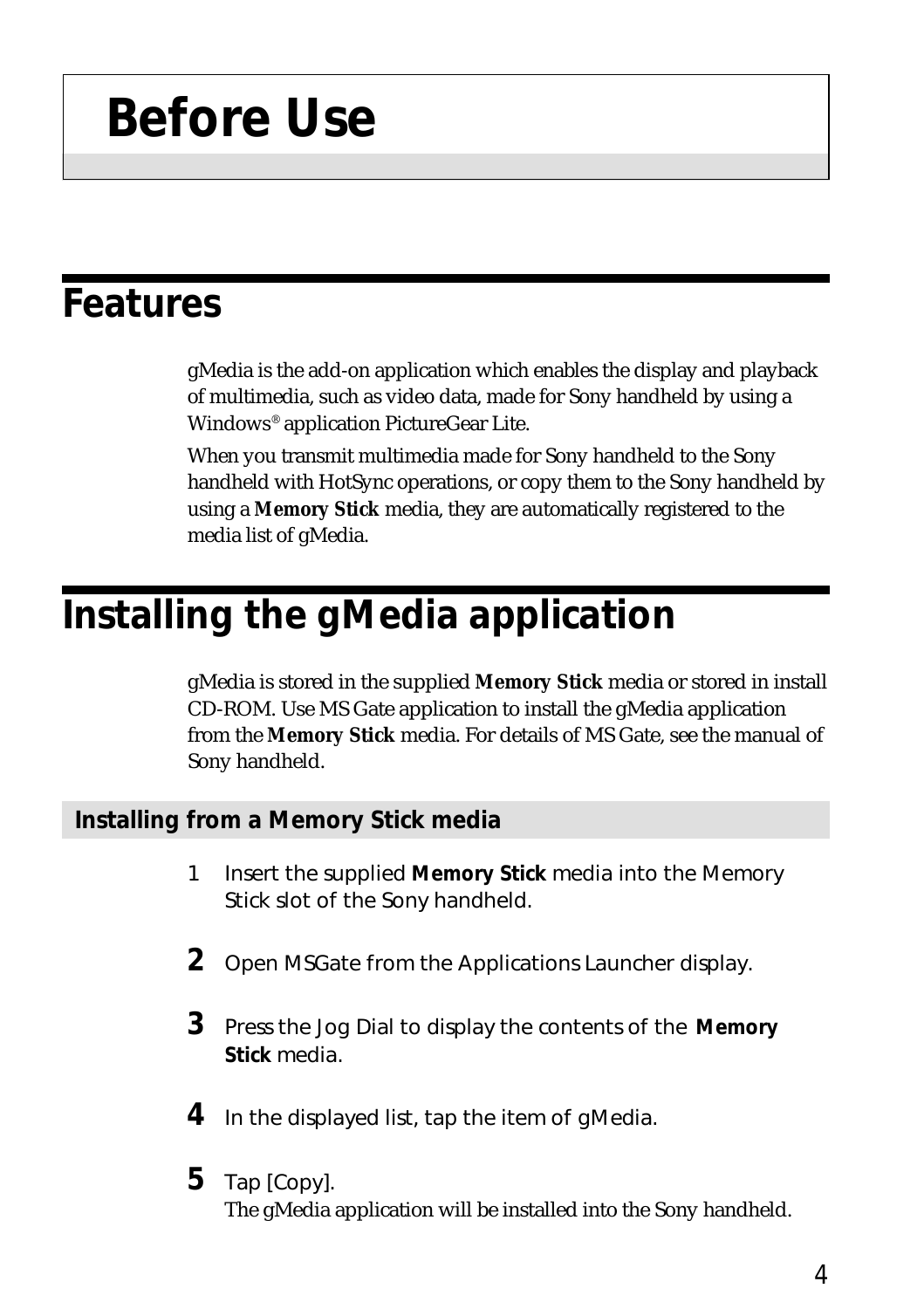#### **Installing from a computer performing the HotSync operation**

Install the Palm Desktop for Sony software to a computer from the supplied CD-ROM before you operate following below.

- **1** Click the Palm Desktop for Sony icon on the Windows desktop. The Palm Desktop for Sony software starts.
- **2** Click Install.
- **3** From the list of Users, select user name to use.
- **4** Click Add.

Make sure that the Add-on folder is selected. If the folder is not selected, choose the Add-on folder manually.

**5** Double Click gMedia folder in the Add-on folder.

**6** Double Click gMedia. gMedia is added on File Name.

> $\ddot{\mathbf{\hat{y}}}$  if you want to install the sample data of video, you can select the **data in the sampleData folder.**

- **7** Click Exit.
- **8** Run the local HotSync. See the manual of Sony handheld for more details about the local HotSync.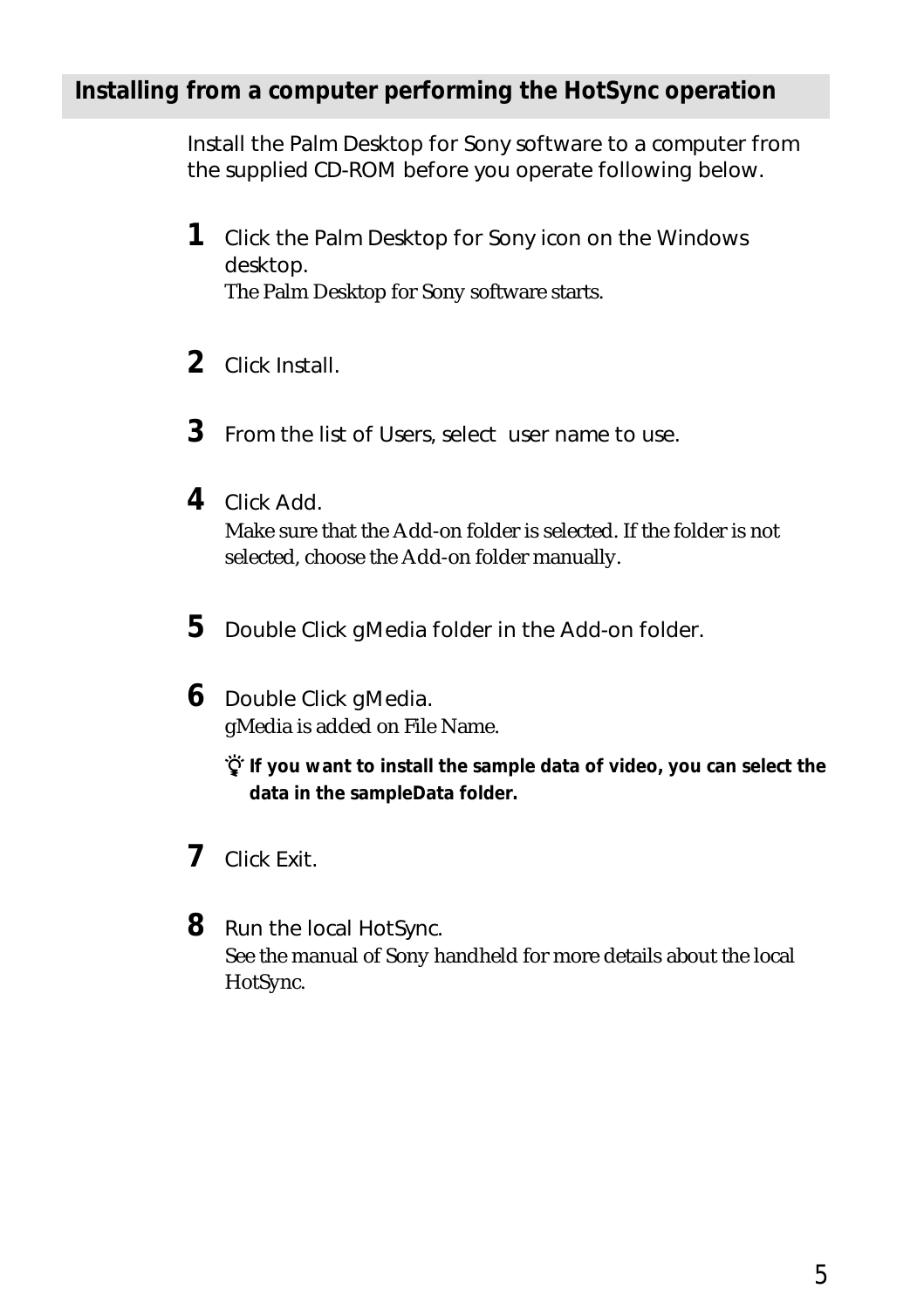# **Basic Operations**

## **Starting gMedia**

**Start gMedia from the Applications Launcher of the Sony handheld.** The media list appears.



Tapping these buttons toggles the contents of switchable information in four ways.

Switchable information : Tapping the following icon, displays of contents change.



: displays type of media item.



: displays dimensions of media item (pixels).



: displays duration of video item (seconds).



: displays storage requirements (KB).

Details icon : Tap this buttons to display details of media.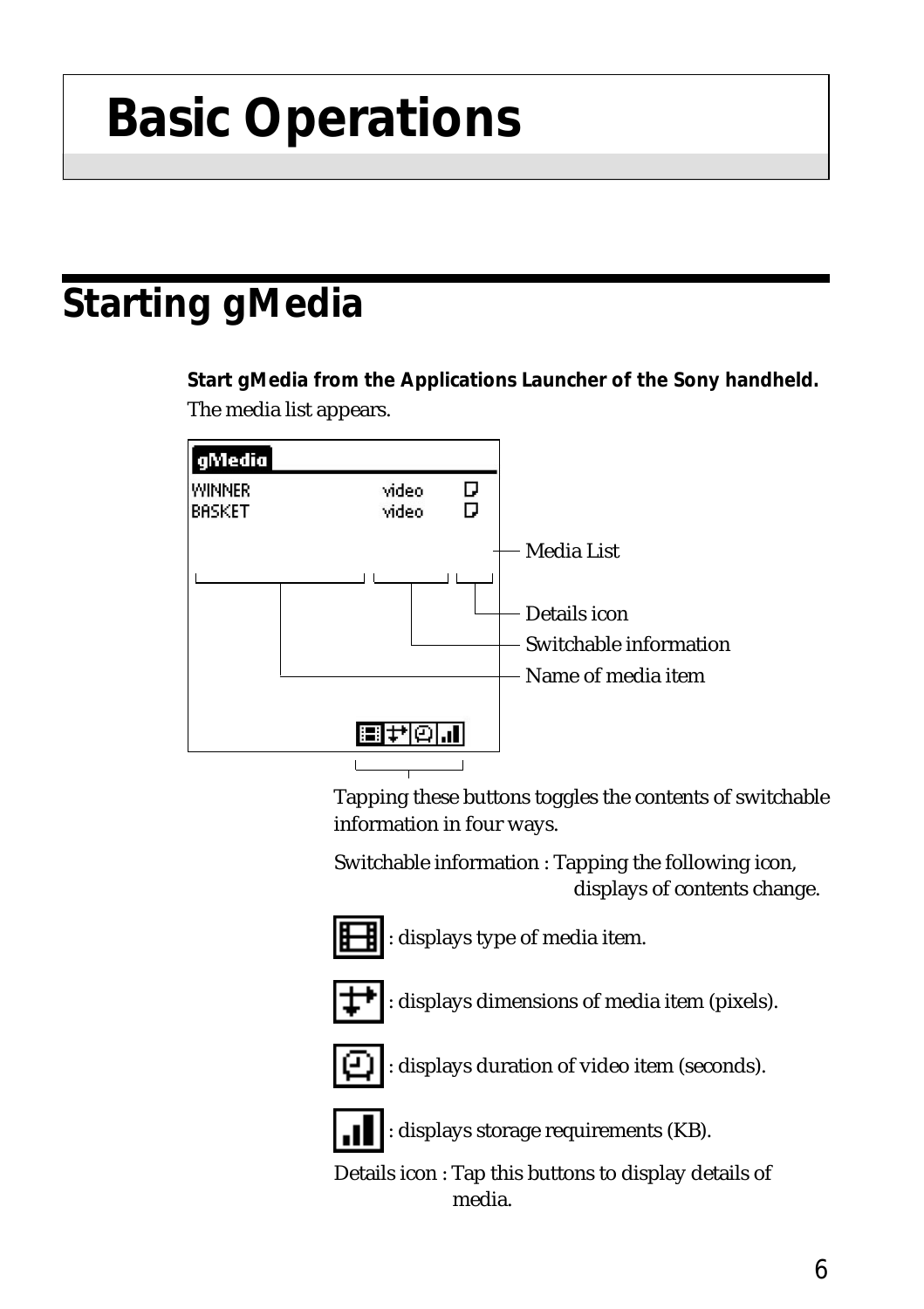## **Playing back a video item**

**In the media list, tap the desired video item.**

The video is displayed and automatically played back repeatedly.



Tap to stop playing back. To restart playing back, tap Tap **to return to the beginning of the video.** 

### **To return to the media list**

Tap  $\Xi$  at the upper right corner of the display.

### **To playback the next media item**

Tap  $\bullet$  at the upper right corner of the display.

### **To playback all media items consecutively (Sequence Play mode)**

**Press** more than one second with the stylus. In Sequence Play mode, the icon will change into  $\bullet$ . To exit the Sequence Play mode, press more than one second.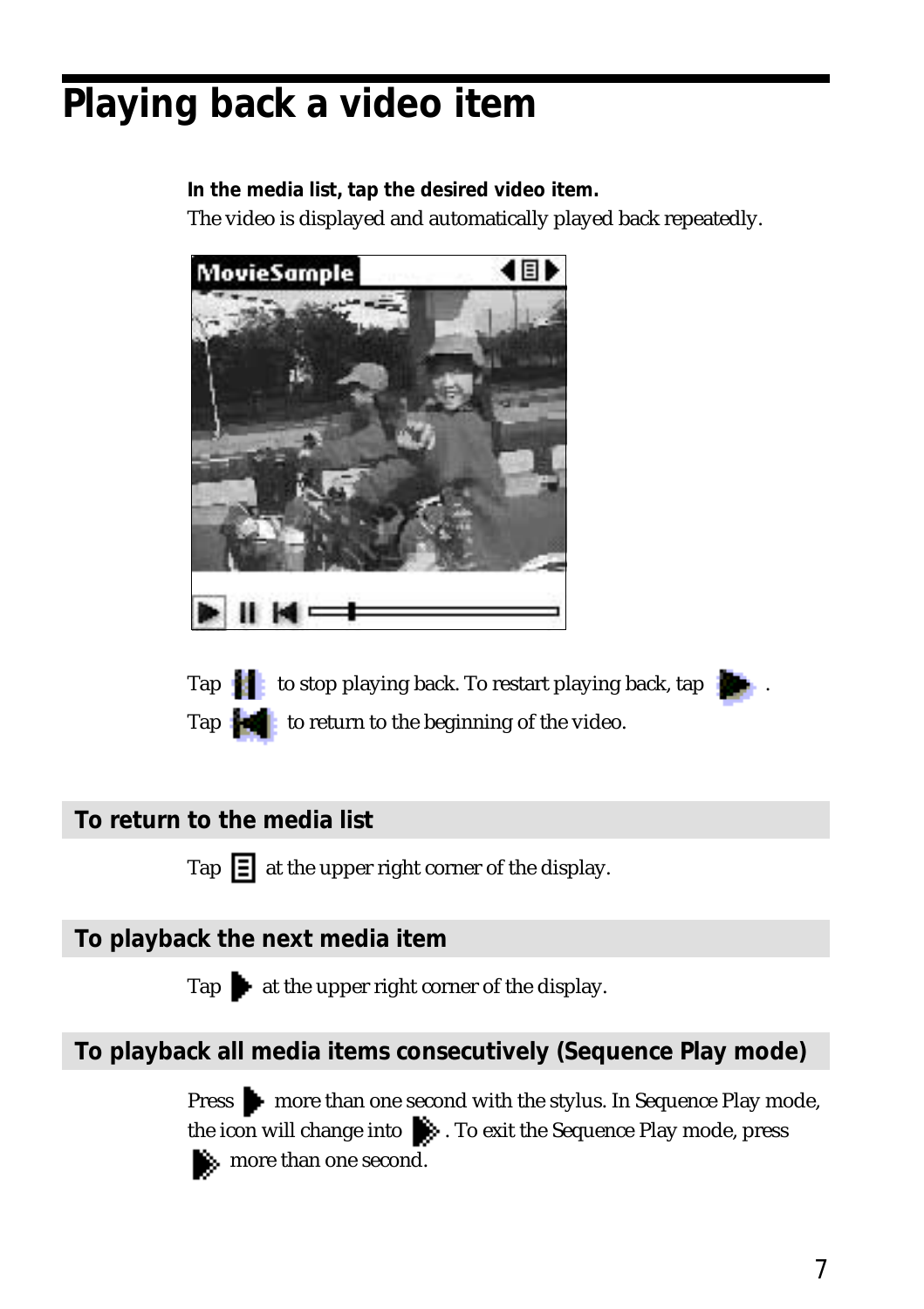### **To delete a media item**

1 Display the media item to delete, then tap **in** icon.

- **2** Tap Delete.
- **3** Tap OK.

The media item will be deleted, and the display will return to the media list.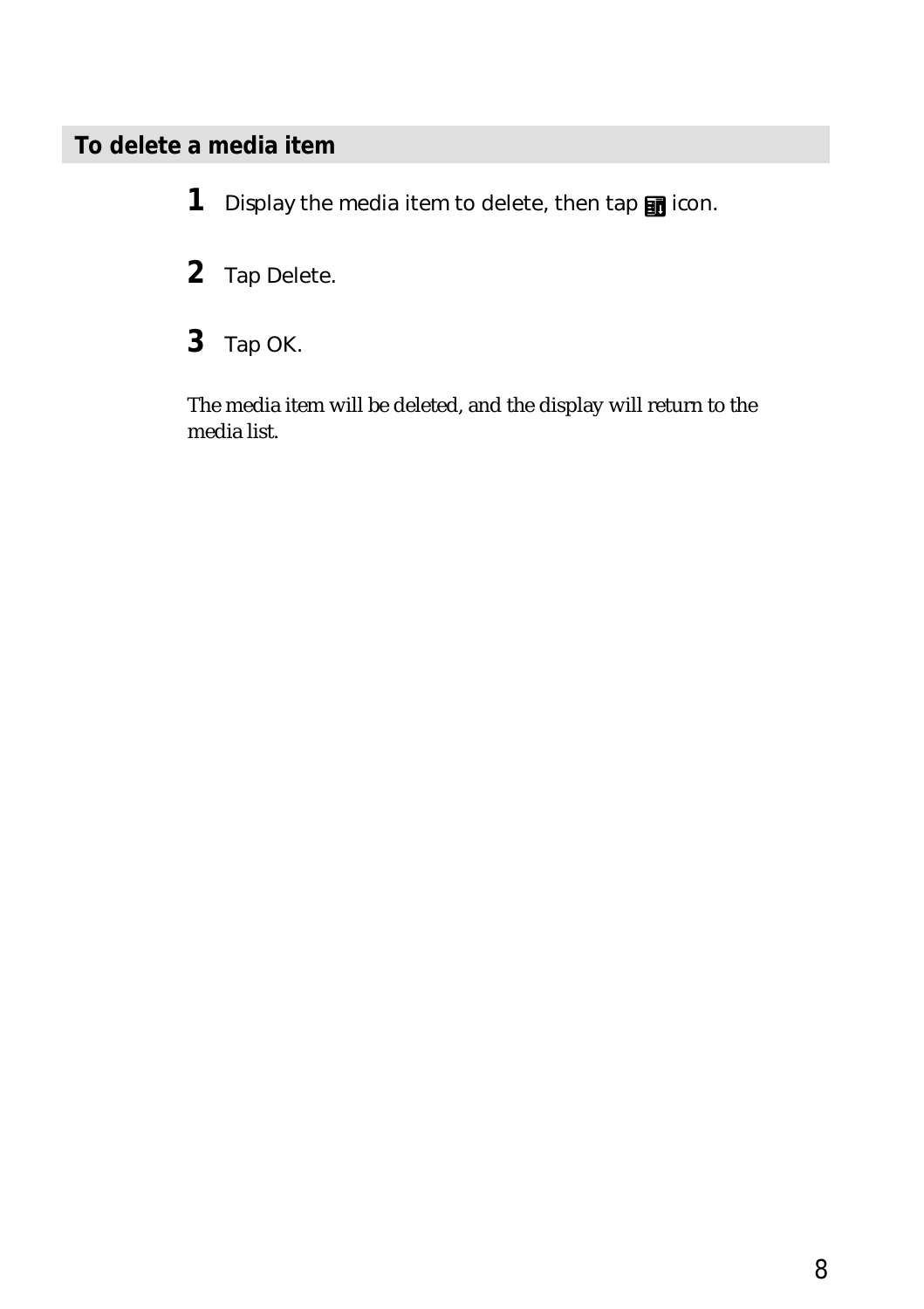# **Miscellaneous**

## **Menu Commands**

### **Media menu**

This menu is displayed by tapping [MENU] icon when the media list is being displayed.

| L<br> |  |
|-------|--|
| ıп    |  |

**About gMedia**

Version information of the gMedia application is displayed.

This menu is displayed by tapping [MENU] icon when a media item is being displayed.

| <b>Media</b>                 |  |
|------------------------------|--|
| Details<br><b>Beam Media</b> |  |
| Delete                       |  |
| <b>About gMedia</b>          |  |

#### **Details**

Detailed information of active media item is displayed.

#### **Beam Media**

You can transmit the data of active media to another Palm OS handheld via the IR port. For details of infrared communication, see the manual of Sony handheld.